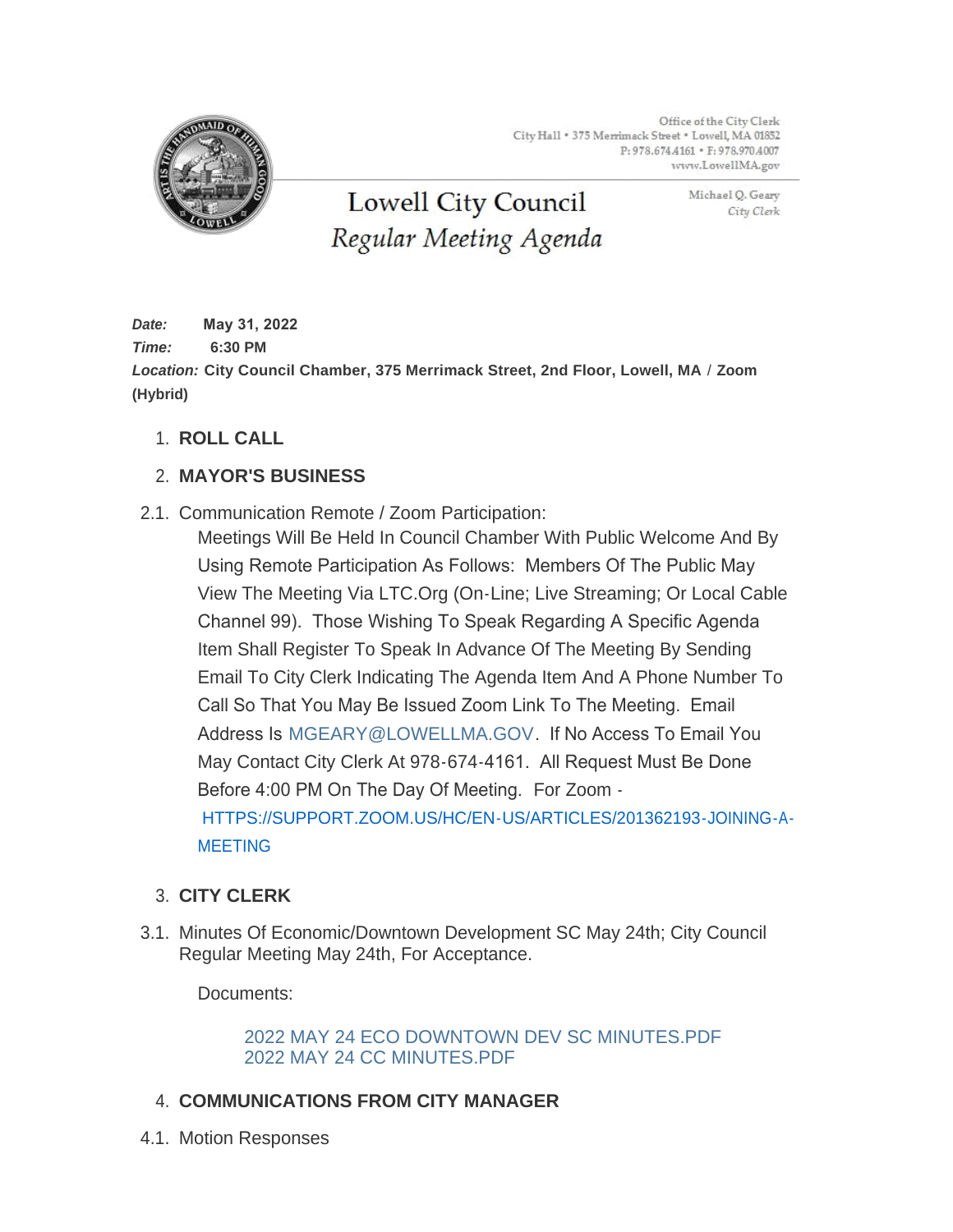- A) Motion Response Filling Stations
- B) Motion Response Engine Closure Policy
- C) Motion Response GLTHS Repairing Firehouses
- D) Motion Response Riverwalk Snow Removal
- E) Motion Response Pool and Splashpad Update
- F) Motion Response City Hall Flag Polls
- G) Motion Response First Street Dead Wood
- H) Motion Response Beaulieu Street Winter Operations
- I) Motion Response American Legion Building
- J) Motion Response McPherson Park Splash Pad Feasibility
- K) Motion Response 4 Way Stop Sign High-Sherman

Documents:

[A\) MOTION RESPONSE - FILLING STATIONS.PDF](https://www.lowellma.gov/AgendaCenter/ViewFile/Item/20066?fileID=43476) [B\) MOTION RESPONSE - ENGINE CLOSURE POLICY.PDF](https://www.lowellma.gov/AgendaCenter/ViewFile/Item/20066?fileID=43477) [C\) MOTION RESPONSE - GLTHS REPAIRING FIREHOUSES.PDF](https://www.lowellma.gov/AgendaCenter/ViewFile/Item/20066?fileID=43478) [D\) MOTION RESPONSE - RIVERWALK SNOW REMOVAL.PDF](https://www.lowellma.gov/AgendaCenter/ViewFile/Item/20066?fileID=43479) [E\) MOTION RESPONSE - POOL AND SPLASHPAD](https://www.lowellma.gov/AgendaCenter/ViewFile/Item/20066?fileID=43480)  UPDATE.PDF [F\) MOTION RESPONSE - CITY HALL FLAG POLLS.PDF](https://www.lowellma.gov/AgendaCenter/ViewFile/Item/20066?fileID=43471) [G\) MOTION RESPONSE - FIRST STREET DEAD WOOD.PDF](https://www.lowellma.gov/AgendaCenter/ViewFile/Item/20066?fileID=43472) [H\) MOTION RESPONSE - BEAULIEU STREET WINTER](https://www.lowellma.gov/AgendaCenter/ViewFile/Item/20066?fileID=43473)  OPERATIONS.PDF [I\) MOTION RESPONSE - AMERICAN LEGION BUILDING.PDF](https://www.lowellma.gov/AgendaCenter/ViewFile/Item/20066?fileID=43474) [J\) MOTION RESPONSE - MCPHERSON PARK SPLASH PAD](https://www.lowellma.gov/AgendaCenter/ViewFile/Item/20066?fileID=43481)  FEASIBILITY.PDF [K\) MOTION RESPONSE - 4 WAY STOP SIGN HIGH-](https://www.lowellma.gov/AgendaCenter/ViewFile/Item/20066?fileID=43475)SHERMAN.PDF

4.2. Informational Reports

L) Informational - LHS OPM Report April 2022

Documents:

#### [L\) INFORMATIONAL - LHS OPM REPORT APRIL 2022.PDF](https://www.lowellma.gov/AgendaCenter/ViewFile/Item/20067?fileID=43482)

#### **VOTES FROM THE CITY MANAGER** 5.

5.1. Vote - Accept/Expend \$68,221.78 COVID-19 Sexual And Domestic Violence Trust Fund - LPD

Documents:

[VOTE - ACCEPTEXPEND 68,221.78 COVID-19 SEXUAL AND](https://www.lowellma.gov/AgendaCenter/ViewFile/Item/20062?fileID=43467)  DOMESTIC VIOLENCE TRUST FUND - LPD.PDF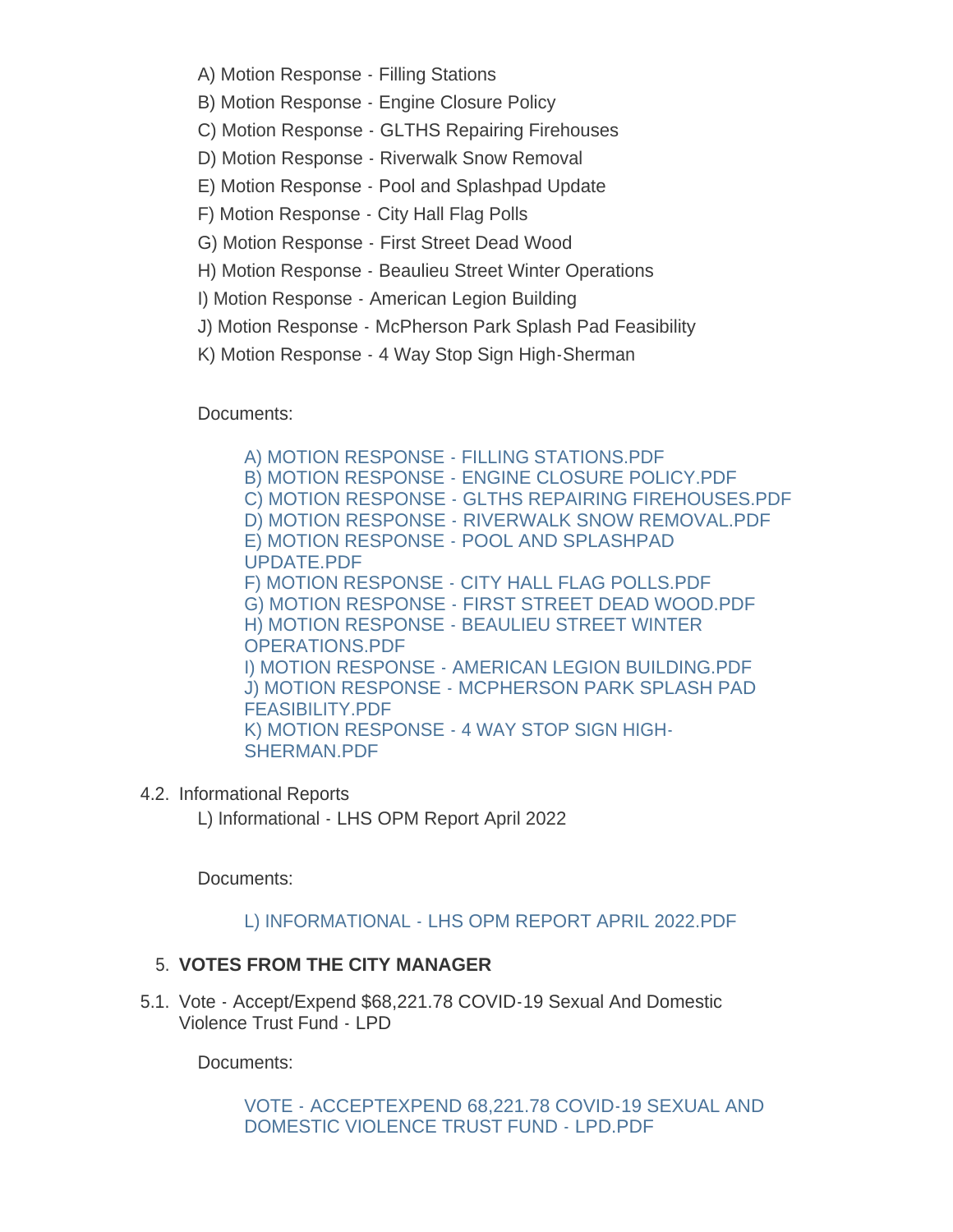5.2. Vote - Accept/Expend FY23 Earmarked Funds - Lower Locks

Documents:

[VOTE - ACCEPTEXPEND FY23 EARMARKED FUNDS - LOWER](https://www.lowellma.gov/AgendaCenter/ViewFile/Item/20063?fileID=43468)  LOCKS.PDF

5.3. Vote - Transfer Funds For Hearing Officer - Law

Documents:

[VOTE - TRANSFER FUNDS FOR HEARING OFFICER - LAW.PDF](https://www.lowellma.gov/AgendaCenter/ViewFile/Item/20064?fileID=43469)

5.4. Vote - Transfer Funds For Postage - Treasurer

Documents:

[VOTE - TRANSFER FUNDS FOR POSTAGE - TREASURER.PDF](https://www.lowellma.gov/AgendaCenter/ViewFile/Item/20065?fileID=43470)

# **ORDINANCES FROM THE CITY MANAGER** 6.

6.1. Ordinance - Amend Zoning Section 4.3.3 Home Occupation - As Of Right

Documents:

[ORDINANCE - AMEND ZONING SECTION 4.3.3 HOME](https://www.lowellma.gov/AgendaCenter/ViewFile/Item/20060?fileID=43465)  OCCUPATION - AS OF RIGHT.PDF

# **RESOLUTIONS**  7.

7.1. Resolution - African Unity Day

Documents:

# [RESOLUTION - AFRICAN UNITY DAY.PDF](https://www.lowellma.gov/AgendaCenter/ViewFile/Item/20061?fileID=43466)

# **REPORTS (SUB/COMMITTEE, IF ANY)** 8.

8.1. Municipal Facilities SC Joint With Lowell School Committee Facilities SC May 31, 2022.

### **PETITIONS** 9.

- 9.1. Claim (1) Property Damage.
- 9.2. National Grid Request Replacement Of 4-Inch Regulator Station On Lakeview Avenue.

Documents:

#### [2022 MAY 31 NATIONAL GRID REGULATOR STATION IN](https://www.lowellma.gov/AgendaCenter/ViewFile/Item/20056?fileID=43459)  LAKEVIEW AGENDA.PDF

9.3. National Grid - Request Installation Of 7 Feet Of Gas Main Along Dalton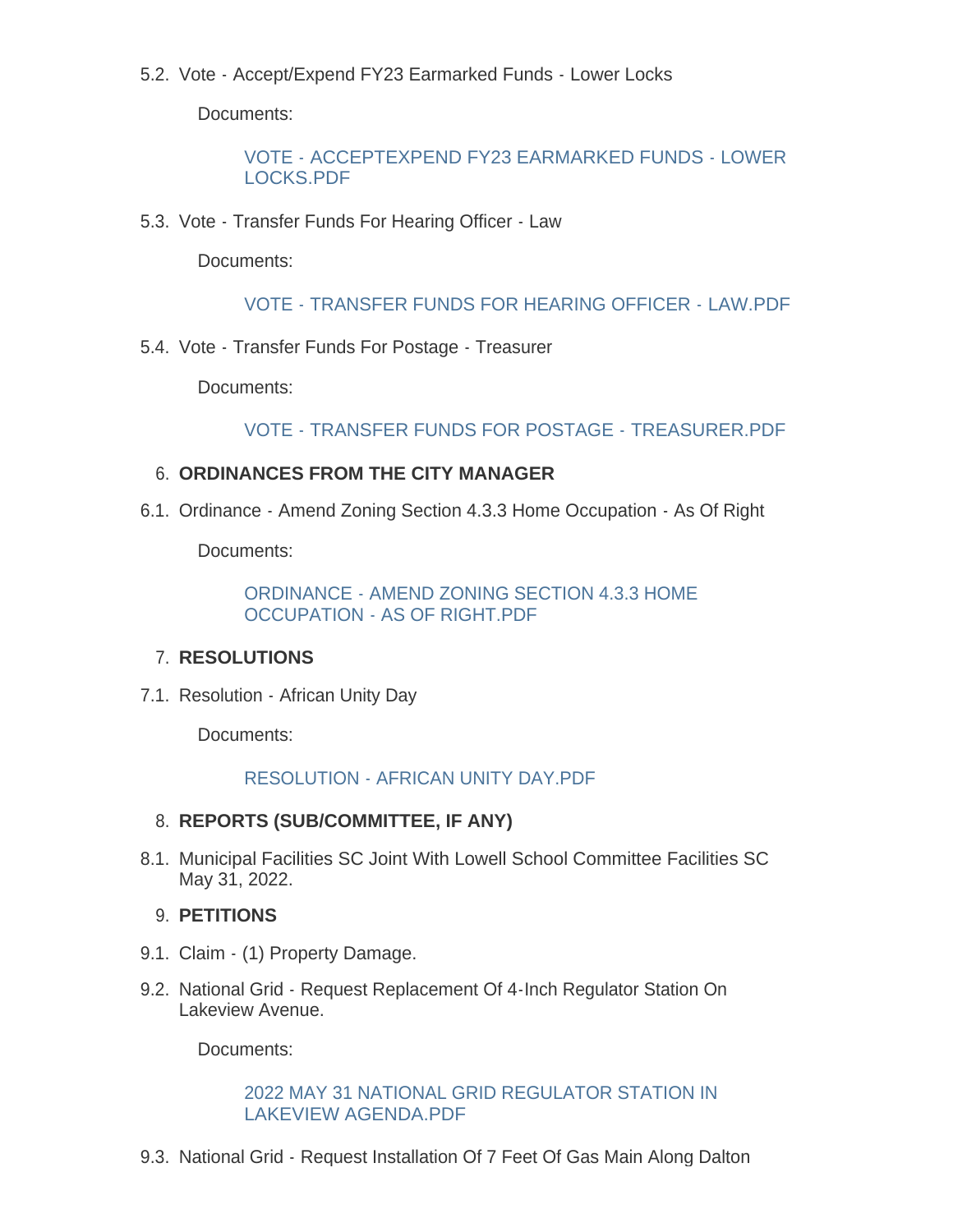National Grid - Request Installation Of 7 Feet Of Gas Main Along Dalton Street.

Documents:

### [2022 MAY 31 NATIONAL GRID 7 FT MAIN DALTON ST TO](https://www.lowellma.gov/AgendaCenter/ViewFile/Item/20057?fileID=43460)  ENNELL ST AGENDA.PDF

## **CITY COUNCIL - MOTIONS** 10.

- 10.1. C. Leahy Req. City Mgr. Have Proper Department Look At Burnham Road To Possibly Install Curbing And/Or Berm To Prevent Washouts After Storms.
- 10.2. C. Leahy Req. City Mgr. Update City Council On Homeless Coordinator Position And Any New Updates On Programs Or Resources.
- 10.3. C. Mercier Req. City Mgr. Provide A Report Regarding Roadwork Being Done On Andover Street Near The Tewksbury Line And The Immediate Area; Provide Time Line Of Work, Replacing Trees, Repaving, Etc.
- 10.4. C. Mercier Req. City Mgr. Provide An Update Regarding Development Of Cawley Stadium And The Martin Athletic Complex And Refer To The Parks And Recreation SC.
- 10.5. C. Nuon Req. City Auditor Provide Report On The Depreciation Schedule For All The Assets That The City Owns.
- 10.6. C. Nuon Req. City Mgr. Have CFO Provide A Report On Health Insurance Trust Fund.
- 10.7. C. Nuon Req. City Mgr. Have CFO Report On Debt-Exclusion Process For The \$38.5 Million Dollars Cost Overrun At LHS Construction Project.
- 10.8. C. Nuon Req. City Mgr. Have The CFO Report The Balance Of The Funding In The Reserve Account From Revenue Derived From Excise On Marijuana Retail, Dedicated To The Municipal Infrastructure.
- 10.9. C. Nuon Req. City Council Declare First Friday In June As "Gun Violence Awareness Day".
- 10.10C. Gitschier Req. City Mgr. Have The Proper Department Add A Map And Location Of All Electric Vehicle Charging Stations To The Parking Department's Main Webpage.
- 10.11 C. Gitschier Req. City Mgr. Update The City Council On Open Positions Within The City Workforce And Filling The Positions In The FY23 Budget.
- 10.12C. Yem/C. Gitschier Req. City Mgr. And Appropriate Departments, I.e. MIS And LTC, Establish A Protocol To Allow Still Photos/Short Videos To Accompany A Motion.
- 10.13C. Yem Req. Mayor Chau Establish The City Council Veteran SC.
- 10.14C. Yem Req. Rules SC Set A Half Hour Rule To Read New Motions At Each City Council Meeting.
	- 11. ANNOUNCEMENTS